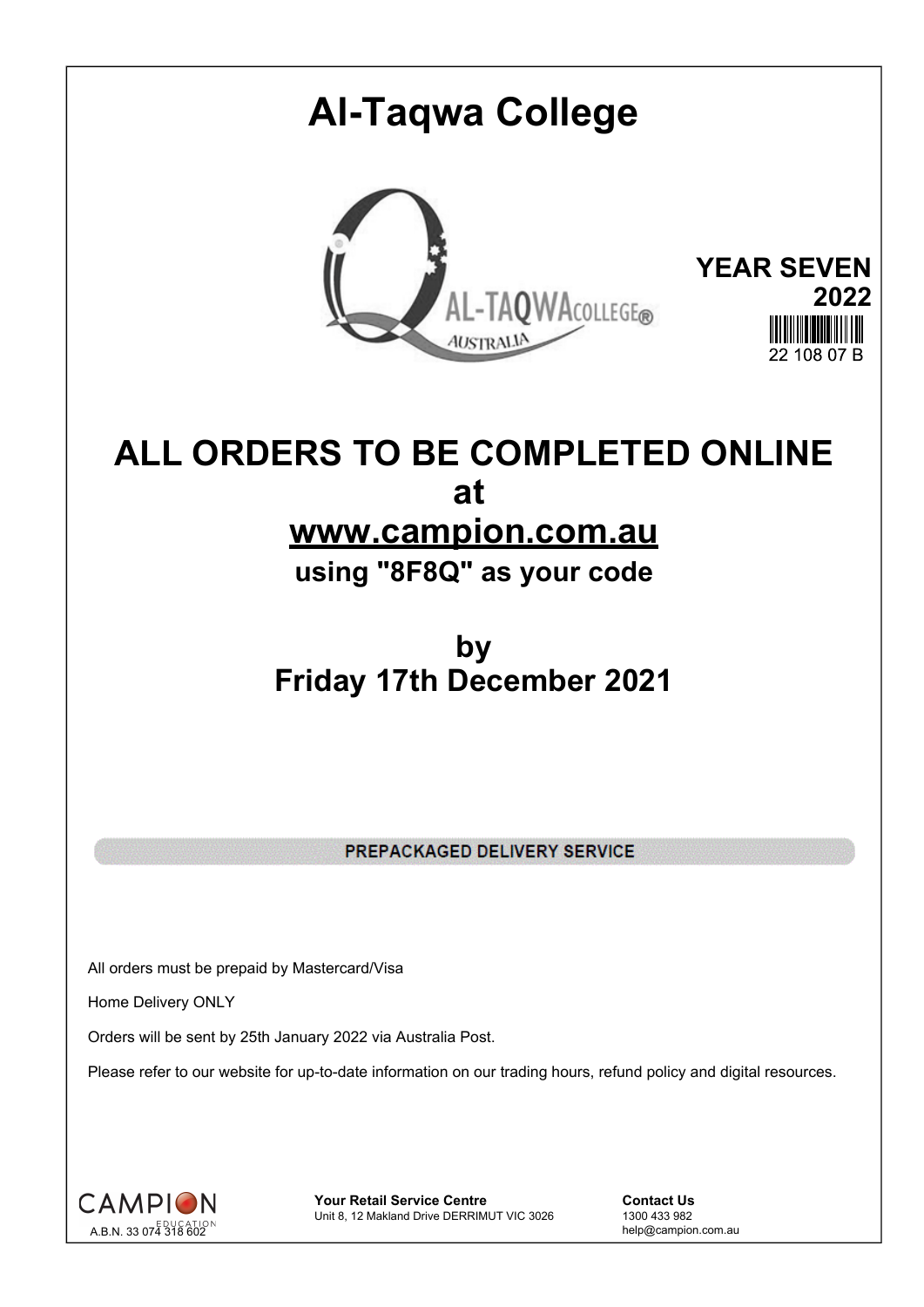Description

#### **YEAR SEVEN**

IV

Location

Price

**Please note that there are digital products (eCode or cCode) on this Resource List. These items can only be ordered online, and cannot be refunded for change of mind. These products are single user licences and are only valid for 1 year (unless otherwise stated).**

**SUBJECTS**

### **ART**

*A separate list will be communicated to parents regarding Art requirements.*

#### **DIGITAL TECHNOLOGY**

| 1 x Digital Technologies AC 7&8 Workbook [Grover & \$24.95      | $1$ $\Box$  | P01327 | 1 x Graph Pad A4 2mm 25/40 Leaf 7 Hole Punched  \$2.40 20                       |                   | P55670 |
|-----------------------------------------------------------------|-------------|--------|---------------------------------------------------------------------------------|-------------------|--------|
| 1 x USB Pocket Flash Drive 32GB - NO RETURNS  \$13.95           | $2 \Box$    | P52086 |                                                                                 |                   | P55551 |
| 1 x Display Book A4 20 Pocket Black Refillable \$2.00           | $3 \Box$    | P55442 | 1 x Calculator Casio Scientific FX-82AU Plus II 2E \$38.95 22                   |                   | P52000 |
|                                                                 | $4\Box$     | P55152 |                                                                                 |                   |        |
| <b>ENGLISH AND ENGLISH - SEEP</b>                               |             |        |                                                                                 |                   |        |
| 1 x Macquarie Pocket Dictionary plus BONUS<br>\$39.95           | $5\Box$     | P10391 | <b>MATHEMATICS - SEEP</b>                                                       |                   |        |
| 1 x Matilda AC Focus on English Year 7 Print Only [Rex \$30.95  | $6 \Box$    | P06795 | Please choose ONE of the items below:<br><b>PRINT &amp; DIGITAL</b>             | <b>Choose One</b> |        |
| 1 x Enchanted Island (New Windmill)(H/B) [Serraillier]  \$32.95 | 7 I I       | P10051 | 1 x ICE-EM AC Maths Year 7 (Print & Digital) 3E<br>\$72.95                      | 23 $\Box$         | P00242 |
|                                                                 | $8\Box$     | P00554 |                                                                                 |                   |        |
|                                                                 | $9\Box$     | P55135 | -OR-DIGITAL ONLY                                                                |                   |        |
|                                                                 | $10$ $\Box$ | P55551 | 1 x Digital Camb AC ICE-EM Maths 7 (Access Code) \$59.95 24 ORDER ONLINE E00021 |                   |        |
| 1x Loose Leaf Refills Reinforced A4 7mm Pkt 50  \$2.10 11       |             | P56387 |                                                                                 |                   |        |
| FOR SEEP STUDENTS ONLY TO ORDER                                 |             |        |                                                                                 |                   | P55551 |
| 1 x Cay The (Puffin Modern Classic) [Taylor] \$14.99 12         |             | P07349 | 1 x Graph Pad A4 2mm 25/40 Leaf 7 Hole Punched  \$2.40 26 $\Box$                |                   | P55670 |
|                                                                 |             |        | 1 x Calculator Casio Scientific FX-82AU Plus II 2E \$38.95 27                   |                   | P52000 |
| <b>FOOD TECHNOLOGY</b>                                          |             |        |                                                                                 |                   |        |

No Text Required.

#### **HEALTH & PHYSICAL EDUCATION**

1 x Al-Taqwa College Year 7 Health and PE Workbook [Flexibooks] .................................................................... \$47.95 <sup>13</sup> P13559

**(ONLY Available from Campion Education)**

#### **HUMANITIES**

| Please Choose ONE of the items below:                                                                                                                       |         | <b>Choose One</b> | I X OXTORO VIL SCIENCE / (PI |                                                                                                                                  |
|-------------------------------------------------------------------------------------------------------------------------------------------------------------|---------|-------------------|------------------------------|----------------------------------------------------------------------------------------------------------------------------------|
| PRINT & DIGITAL<br>1 x Oxford VIC Humanities 7 (Print&Digital) 2E<br>New Edition for 2022<br><b>- OR -</b> DIGITAL ONLY                                     | \$65.95 | 14 $\Box$         | P30049                       | New Edition for 2022<br>- OR -DIGITAL ONLY<br>1 x Digital Oxford VIC Sciend<br>Digital product available<br>New Edition for 2022 |
| 1 x Digital Oxford VIC Humanities 7 (Access Code) \$45.95 15 ORDER ONLINE E30049<br>2F<br>Digital product available via access code<br>New Edition for 2022 |         |                   |                              | 1 x Exercise Book A4 8mm 96                                                                                                      |
|                                                                                                                                                             |         |                   | P <sub>55551</sub>           |                                                                                                                                  |

#### **ISLAMIC, QURANIC & ARABIC STUDIES**

A separate booklist will be posted on school website and Schoolbox regarding Arabic/Islamic Books.

TICK THE BOX FOR THE ITEMS REQUIRED-

Price

Description

|  | ocation |
|--|---------|
|--|---------|

### **MATHEMATICS**

| Choose ONE of the three options below:<br>PRINT & DIGITAL                                                                                                                                                                              | <b>Choose One</b>      |        |
|----------------------------------------------------------------------------------------------------------------------------------------------------------------------------------------------------------------------------------------|------------------------|--------|
| 1 x Cambridge VIC Essential Maths 7 (Print & Digital) \$72.95<br>- OR - If using a second-hand textbook, order the Interactive Reactivation code below:                                                                                | $17 \parallel$         | P05409 |
| 1 x Digital Camb VIC Essential Maths 7 Reactivation \$19.95 18 ORDER ONLINE E20191<br>Code 2E.<br>(Choose carefully as this digital resource cannot be returned, refunded or exchanged if<br>you change your mind)<br>-OR-DIGITAL ONLY |                        |        |
| 1 x Digital Camb VIC Essential Maths 7 (Access<br>\$59.95<br>Can only order online at www.campion.com.au                                                                                                                               | 19 ORDER ONLINE E20183 |        |
| 1 x Graph Pad A4 2mm 25/40 Leaf 7 Hole Punched  \$2.40                                                                                                                                                                                 | $20 \mid \mid$         | P55670 |
|                                                                                                                                                                                                                                        | 21                     | P55551 |
| 1 x Calculator Casio Scientific FX-82AU Plus II 2E \$38.95                                                                                                                                                                             | 22                     | P52000 |

| Please choose ONE of the items below:<br><b>PRINT &amp; DIGITAL</b>                   | <b>Choose One</b>  |        |
|---------------------------------------------------------------------------------------|--------------------|--------|
| 1 x ICE-EM AC Maths Year 7 (Print & Digital) 3E<br><b>-OR-DIGITAL ONLY</b>            | $$72.95$ 23 $\Box$ | P00242 |
| 1 x Digital Camb AC ICE-EM Maths 7 (Access Code) \$59.95 24 ORDER ONLINE E00021<br>3F |                    |        |
|                                                                                       |                    | P55551 |
| 1 x Graph Pad A4 2mm 25/40 Leaf 7 Hole Punched  \$2.40 26                             |                    | P55670 |
| 1 x Calculator Casio Scientific FX-82AU Plus II 2E \$38.95                            | 27 $\Box$          | P52000 |
|                                                                                       |                    |        |

#### **SCIENCE**

*Students will be provided the STILE Science Program which will be downloaded in class.*

| Please Choose ONE of the items below:                                                                                                                  |                 | <b>Choose One</b> |        |
|--------------------------------------------------------------------------------------------------------------------------------------------------------|-----------------|-------------------|--------|
| PRINT & DIGITAL<br>1 x Oxford VIC Science 7 (Print&Digital) 2E [Jenna                                                                                  | \$64.95<br>28 T |                   | P30053 |
| New Edition for 2022<br>- OR -DIGITAL ONLY                                                                                                             |                 |                   |        |
| 1 x Digital Oxford VIC Science 7 (Access Code) 2E  \$44.95 29 ORDER ONLINE E30053<br>Digital product available via access code<br>New Edition for 2022 |                 |                   |        |
|                                                                                                                                                        |                 |                   | P55551 |

#### **SCIENCE - SEEP**

*Students will be provided the STILE Science Program which will be downloaded in class.*

| Please choose ONE of the items below:                                       | <b>Choose One</b> |        |
|-----------------------------------------------------------------------------|-------------------|--------|
| <b>PRINT &amp; DIGITAL</b>                                                  |                   |        |
| <b>-OR-DIGITAL ONLY</b>                                                     |                   | P07592 |
| 1 x Digital Good Science Vic 7 (Access Code) \$49.95 32 ORDER ONLINE E20619 |                   |        |
|                                                                             |                   | P55551 |